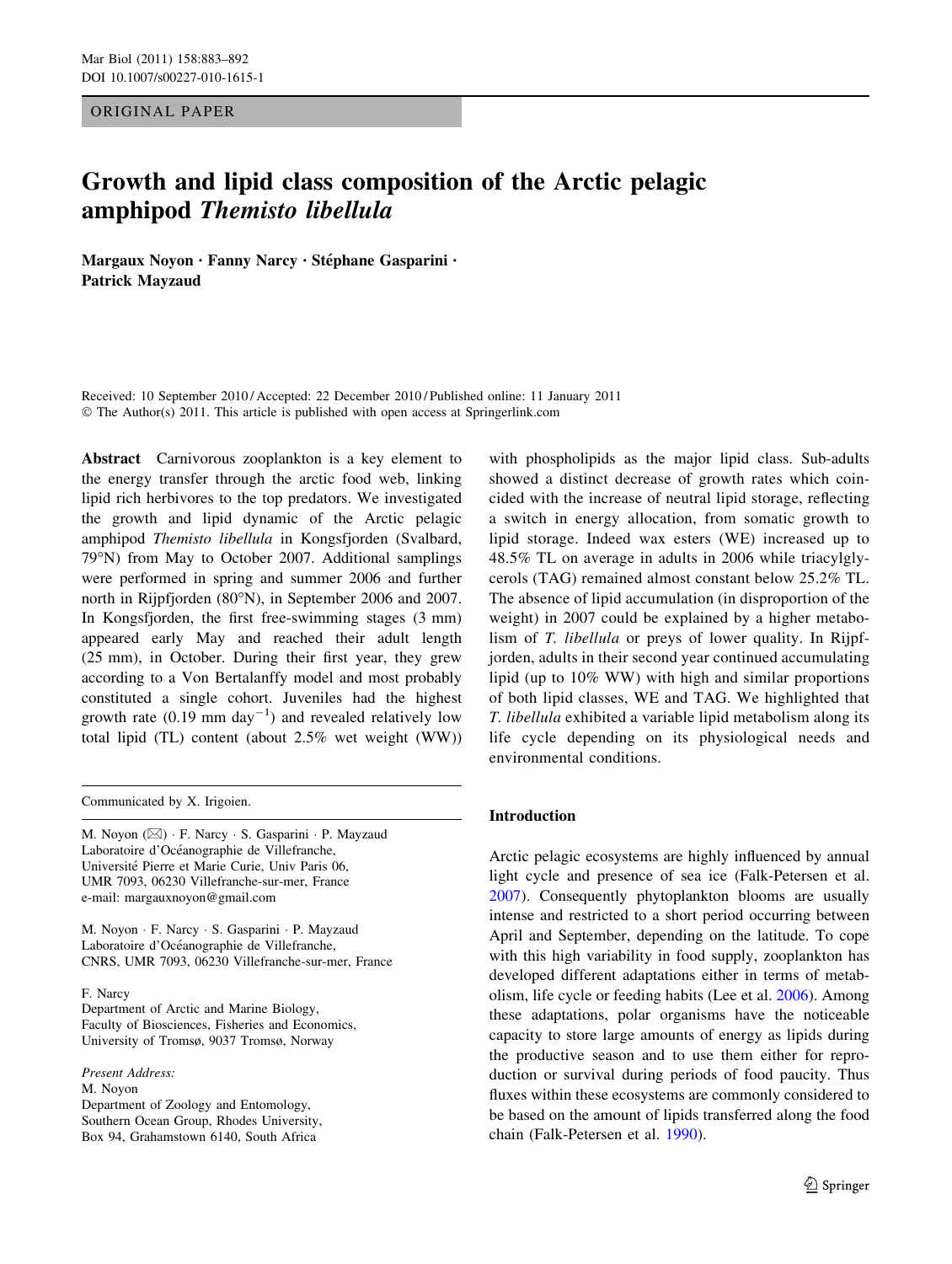Carnivorous species are usually less lipid-rich than herbivorous species because of their capacity to find food the year round. This is probably the reason why relatively few studies focused on lipids of these species. Nevertheless they contribute to the lipid transfer between rich herbivorous zooplankton and top predators. A good knowledge of their lipid composition and dynamic is thus essential to understand ecosystem functioning and energy transfers through the food web. Among these carnivorous species, the pelagic amphipod Themisto libellula Lichtenstein in Mandt 1822 (Crustacea: Amphipoda: Hyperiidae) is highly abundant and widely distributed in the Arctic Ocean (Dunbar [1957;](#page-8-0) Dalpadado et al. [2001;](#page-8-0) Dalpadado [2002](#page-8-0)). This amphipod could contribute significantly to energy transfers as it feeds mainly on copepods (Auel et al. [2002](#page-8-0); Dalpadado et al. [2008;](#page-8-0) Marion et al. [2008;](#page-9-0) Noyon et al. [2009\)](#page-9-0) and because it represents a major food source for higher predators such as fish (Hop et al. [1997;](#page-8-0) Dalpadado and Bogstad [2004](#page-8-0)), seals (Nilssen et al. [1995;](#page-9-0) Falk-Petersen et al. [2004](#page-8-0); Haug et al. [2004](#page-8-0)) and seabirds (Lønne and Gabrielsen [1992\)](#page-8-0).

This species has a life cycle of  $1-3$  years (Dunbar [1957](#page-8-0); Wing [1976](#page-9-0); Koszteyn et al. [1995;](#page-8-0) Dalpadado [2002;](#page-8-0) Dale et al. [2006](#page-8-0)). Eggs and the three first post-hatched stages are kept in the female marsupium pouch (Dunbar [1946](#page-8-0); Percy [1993b\)](#page-9-0). Then the first free-swimming juveniles (2–4 mm) are released in spring and grow until the beginning of the next winter (Percy [1993b;](#page-9-0) Dale et al. [2006](#page-8-0)). They can reach about 19 mm in length which corresponds to their sexual maturation (Dunbar [1946](#page-8-0); Bowman [1960](#page-8-0); Percy [1993b](#page-9-0); Dale et al. [2006](#page-8-0)), consequently they can already reproduce during their first winter. Only two studies analysed the lipid composition of T. libellula. One was conducted on adults caught in the Fram Strait in summer (Auel et al. [2002\)](#page-8-0) and the other one studied the lipid content of juveniles from the marginal ice zone of the Barents Sea in June (Scott et al. [1999\)](#page-9-0). They revealed intermediate level of total lipids  $(22.3 \pm 7\%$  and 38.9  $\pm 7.9\%$  dry weight (DW) for males and juveniles, respectively) compared to lipid rich copepods (Lee et al. [2006](#page-8-0)), with either wax esters (WE) or phospholipids (PL) as the dominant lipid classes. These punctual studies did not allow to determine their lipid dynamics although this is an important matter of interest to understand their lipid metabolism and adaptive strategies.

Therefore we propose in the present paper to fill up this gap by following in detail the lipid class composition along growth from the first free-swimming stages to the adult stages. Investigations were conducted from May to October 2007 in Kongsfjorden, a fjord with the particularity to entrap plankton due to an eddy in the outer part of the fjord (Basedow et al. [2004](#page-8-0)) which should make the study of a single cohort easier. For comparison, additional samples collected in the same fjord the previous year and in a fjord located further north, Rijpfjorden, were also analysed.

## Materials and methods

The main sampling station was located in the middle part of Kongsfjorden, a fjord located on the west coast of Svalbard archipelago (78°57'N, 11°56'E, Fig. 1) and another additional sampling station was situated in Rijpfjorden, on the northern part of Svalbard archipelago (80°17'N, 22°15'E, Fig. 1).

Primary and secondary biomass measurements

Chlorophyll a concentration as a proxy of phytoplankton biomass and mesozooplankton biomass were monitored weekly from May to September 2007 in Kongsfjorden. Chlorophyll a was measured using a Seapoint Chlorophyll Fluorometer (Sea-point Sensors, Inc., Exeter, USA) with one measurement per second corresponding to a vertical accuracy of 0.2–0.7 m. Then using an average value for every 5 m, chlorophyll a concentration was integrated over the water column from 180 m depth to the surface. Mesozooplankton biomass was obtained with a WP2 net  $(0.25 \text{ m}^2$  opening and 200 µm mesh size) towed vertically from 200 m to the surface. Samples were filtered on a preweight 200  $\mu$ m mesh, rinsed with ammonium-formiate, placed in a drying oven for  $48 h$  at  $60^{\circ}$ C and then re-weighted.



Fig. 1 Map of Svalbard archipelago with location of the main sampling sites in Kongsfjorden and in Rijpfjorden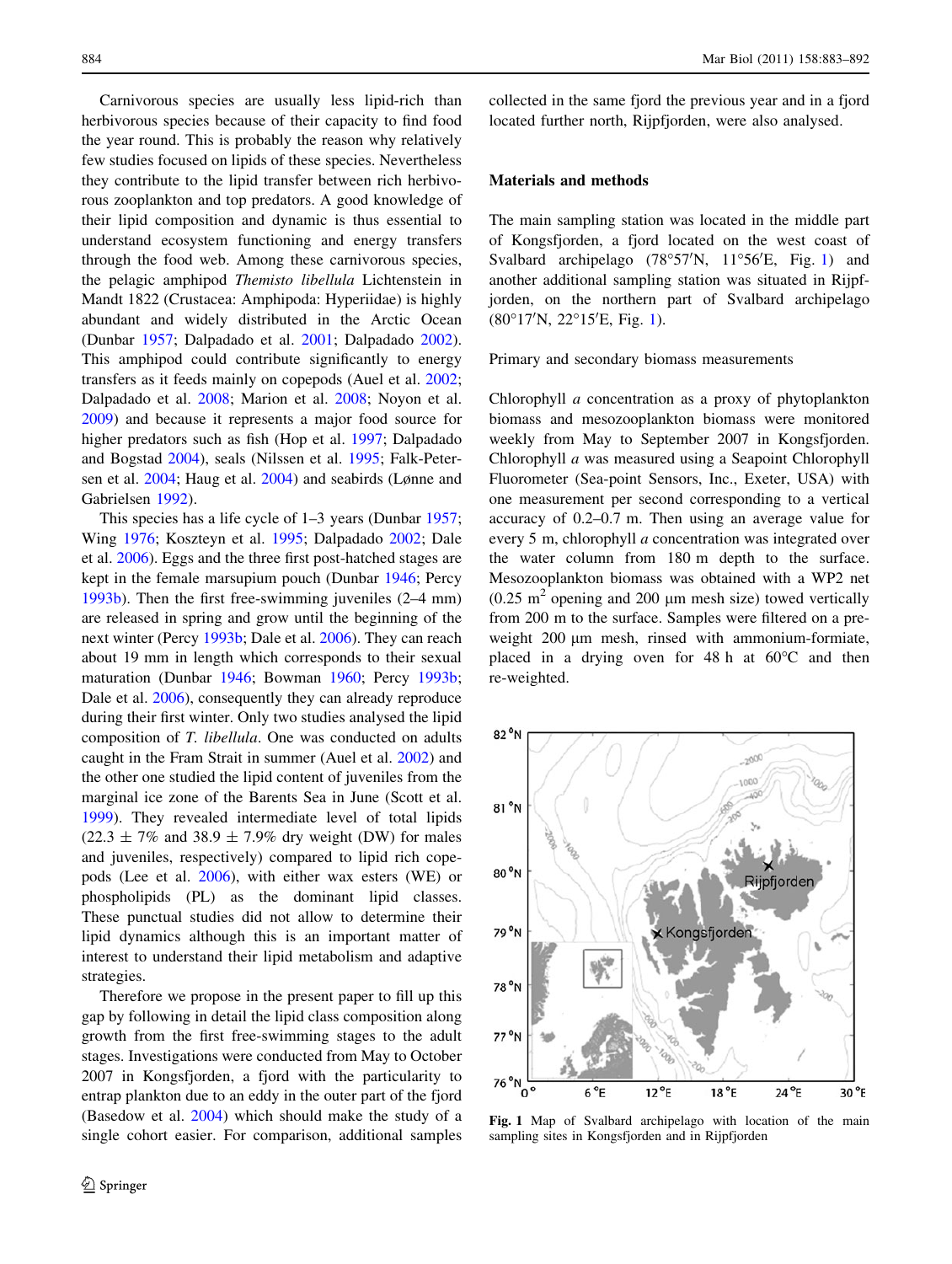#### Growth of Themisto libellula

Once a week, from May to beginning of October 2007, a WP3 net  $(1 \text{ m}^2)$  opening and 1 mm mesh size) was towed obliquely from 200 m to the surface in Kongsfjorden. Samples were directly fixed with 4% formalin (v/v final concentration).

Each collected T. libellula were measured using a binocular microscope provided with MotiCam 1,000 digital camera and its associated software Motic Image Plus (capture resolution 640 - 512 pixels). Length measurements were taken on the dorsal part of the organisms from the tip of the head to the longest uropod (Dunbar [1957\)](#page-8-0) with ImageJ 1.40 software (public domain software developed by W.S. Rasband, U.S. National Institutes of Health, Bethesda, Maryland, USA, [http://rsb.info.nih.](http://rsb.info.nih.gov/ij/) [gov/ij/](http://rsb.info.nih.gov/ij/), 1997–2007). For each sample, all specimens were measured, except the 13th and 27th of June. Due to the large number of Themisto caught these 2 days, a sub-sample of 250 individuals was chosen randomly and measured. For each sampling date, the mean length was calculated and the preliminary plot revealed a sigmoid general pattern. Data were then fitted to the 3 following growth models: Gompertz, Logistic and Von Bertalanffy using Systat 11 (Systat software). The Von Bertalanffy model revealed the smaller sum square difference between predicted and measured values and thus was selected. This model has the following form:  $L_t = Lm \cdot (1 - e^{-g \cdot (t - t_0)})$ , with  $L_t$  as *T. libellula* length at age  $t$ ,  $Lm$  the maximum estimated length, g the specific growth rate and  $t_0$  the theoretical date of birth. These four coefficients were determined in order to minimise sum of squares. Growth rates  $\text{(day}^{-1})$  were estimated by the first derivative function  $dL/dt = g \cdot (Lm - L_t)$ .

### Weight and lipid analyses

Organisms for lipid analyses were caught with double oblique WP3 nets and/or with Methot Isaac Kidd (MIK, 3.14  $m<sup>2</sup>$  opening, 1.5 mm mesh size and 500 µm on the last 1.5 m of net).

The main set of data originated from May to October 2007 in Kongsfjorden. Additional samples were taken in Kongsfjorden from May to August 2006 in order to compare 2 years and in Rijpfjorden in September 2006 and October 2007 to catch larger adults of T. libellula which were absent in Kongsfjorden in 2006 and 2007. Sampling dates are summarized in Table 1.

Immediately after the catch, organisms were sorted and frozen alive at  $-80^{\circ}$ C for conservation. Before lipid extraction, length  $(L)$  and weight wet (WW) of each organisms were measured as fast as possible on crushed ice to avoid lipid degradation. Organisms were stretched on a

Table 1 Sampling dates of *Themisto libellula* lipid samples from Kongsjforden and Rijpfjorden in 2006 and 2007

| Year | Localization      |             |  |  |
|------|-------------------|-------------|--|--|
|      | Kongsfjorden      | Rijpfjorden |  |  |
| 2006 | 30 May            | 1 September |  |  |
|      | 23, 27 June       |             |  |  |
|      | 5 July            |             |  |  |
|      | 28 August         |             |  |  |
| 2007 | 22 April          | 7 October   |  |  |
|      | 4, 7, 14, 29 June |             |  |  |
|      | 7, 13, 25 July    |             |  |  |
|      | 29 August         |             |  |  |
|      | 12, 24 September  |             |  |  |
|      | 4, 5 October      |             |  |  |

millimetre paper and total length from the tip of the head to the end of the uropod was measured to the nearest millimetre. According to Dale et al. [\(2006](#page-8-0)) classification, stages of T. libellula were determined based on their total length as juveniles  $(\langle 12 \text{ mm}),$  immature sub-adults  $(13-19 \text{ mm})$ and mature adults  $(>=20$  mm). We decided not to sex the organisms due to methodological limitations. Indeed males of T. libellula are determined by segmentation and length of their antenna but they are often broken during catch or conservation at  $-80^{\circ}$ C. Females are characterised by presence of oostegites but time to find them is often too long and thus risks of lipid degradation appeared. Based on their length, organisms were grouped together to have enough lipid mass to perform all the analyses (from groups of 20 individuals for 3 mm organisms down to individual extraction for 14 mm organisms and larger).

Bligh and Dyer method [\(1959](#page-8-0)) was used for lipid extraction with a potter homogenizer (glass/Teflon) or a larger crusher depending on the organism length. Organisms were homogenized at  $0^{\circ}$ C in the solvent mixture (Chloroform:methanol:NaCl 1/2/0.8, v/v/v) then body fragments were separated from the solvent and re-extracted twice. After evaporation of the solvents, dry extracted lipids were weighted in tarred vials on a microscale (Sartorius). Samples were conserved at  $-80^{\circ}$ C under nitrogen atmosphere to avoid lipid degradation, until further analyses. Total lipid content (TL) was expressed in mg ind<sup>-1</sup> or as a percentage of wet weight (%WW).

Lipid classes were quantified using an Iatroscan MK V TH10 thin-layer chromatography-flame-ionization detector analyser (TLC–FID, Ackman  $1981$ ). Aliquots of TL (1 µl) were deposited in duplicates on quartz chromatorods SIII covered with silica. Neutral lipids were separated using two different migration systems with the following solvents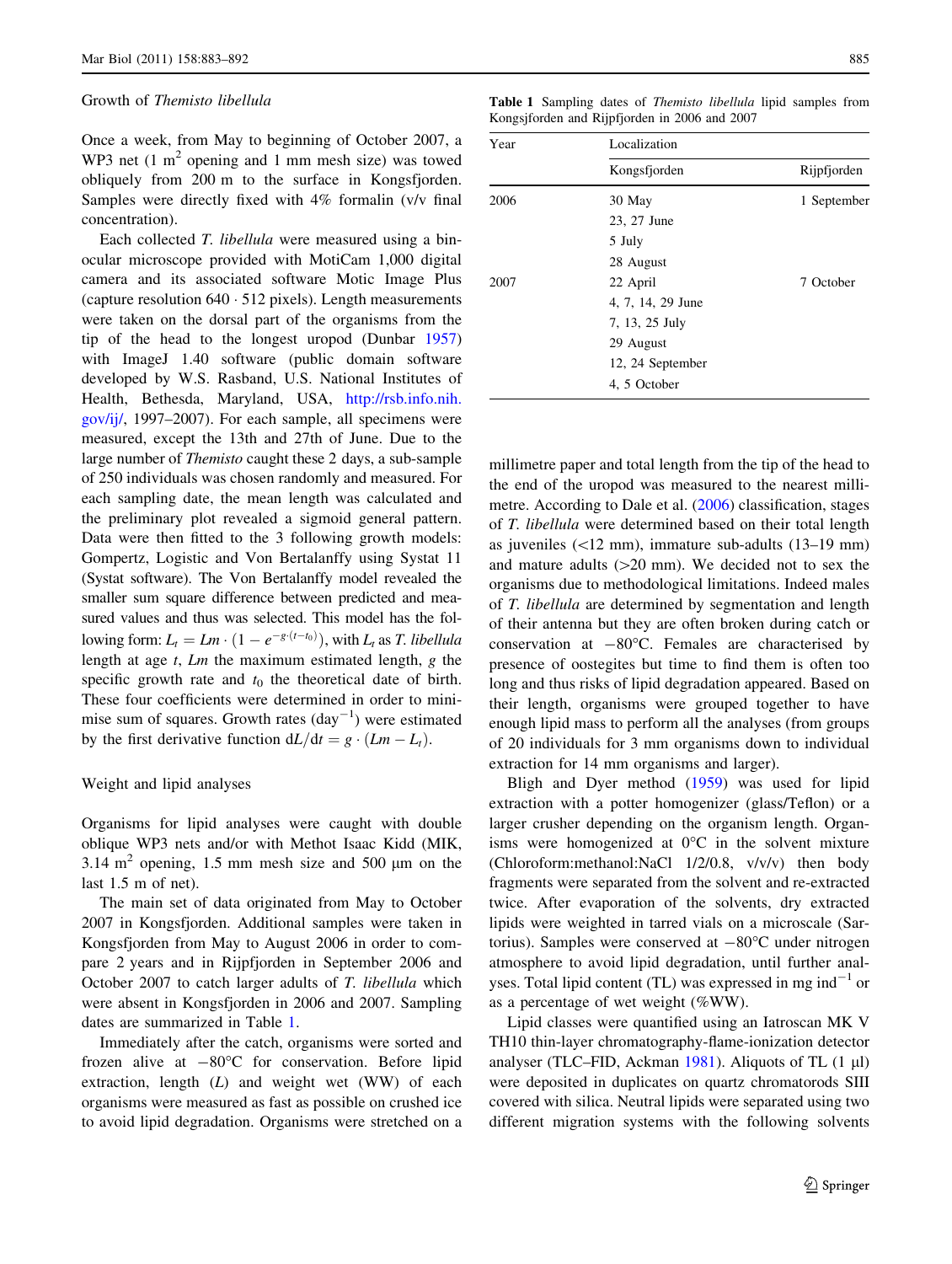

Fig. 2 Average and standard deviation of Themisto libellula body length (mm) measured weekly in Kongsfjorden and the adjusted Von Bertalanffy model:  $L_t = 26.76 \cdot (1 - e^{-0.0085 \cdot (t + 14.6)})$ 

systems: hexane:benzene:formic acid 80/20/1 (v/v/v), followed by hexane:diethyl ether:formic acid 97/3/1.5 (v/v/v).

## Results

Themisto libellula growth and environmental conditions in Kongsfjorden in 2007

In Kongsfjorden, the first specimens of T. libellula sampled early May 2007 had a mean length (L) of 5 mm and reached more than 20 mm in October. The growth dynamic followed a Von Bertallanffy model equation:  $L_t = 26.76 \cdot (1$  $e^{-0.0085 \cdot (t+14.6)}$ ) (Fig. 2). Growth rates of T. libellula decreased rapidly between May and early July from 0.19 down to 0.10 mm day<sup>-1</sup> (Fig. 3). From July, low and relatively constant growth rates were measured with minimum values around  $0.03$  mm day<sup>-1</sup> recorded early October.

Phytoplankton bloom started mid-May with 250 mg chl  $a$  m<sup>-2</sup> and persisted for 2-3 weeks (Fig. 3). Mesozooplankton biomass increased rapidly with only 1 week

Fig. 3 Integrated chlorophyll  $a \text{ (mg m}^{-2})$  and mesozooplanktonic biomass  $(g \text{ m}^{-2})$  in Kongsfjorden from May to October 2007, on the left axes and Themisto libellula growth (mm day<sup>-1</sup>) on the *right* axis



delayed from the onset of the spring bloom. For almost a month and a half, mesozooplankton biomass remained relatively high with  $15-20$  g m<sup>-2</sup> and decreased mid-July to values lower than 10 g  $\text{m}^{-2}$  (Fig. 3).

Wet weight of the different developmental stages

Morphological characteristics of the different stages from both studied fjords and years are summarized in Table [2.](#page-4-0) Mean length and WW for each stage were quiet similar in Kongsfjorden between the 2 years but adults from Rijpfjorden were significantly larger (Student Test,  $p < 0.0001$ ) than in Kongsfjorden. Significant relationships between length and WW were found in both fjords for both years (Table [2\)](#page-4-0). In addition, all data collected in this study fitted the same general allometric relationship (WW =  $0.024$  $L^{2.75}$ , Fig. [4\)](#page-4-0).

#### Total lipid content

Total lipid content of T. libellula collected in Kongsfjorden and Rijpfjorden are described in Table [3](#page-5-0). In Kongsfjorden, juvenile lipid content was similar during both years with values ranging from 0.02 to 0.61 mg ind<sup>-1</sup> corresponding to 1.33–4.21% WW. Concerning sub-adults, their lipid content reached in 2006 a mean value of 2 mg ind<sup>-1</sup>, corresponding to 3.85% WW whereas in 2007 lipid content per individual was half the value found the previous year  $(1 \text{ mg ind}^{-1})$  and represented only 2.02% WW. This value was even lower than what was found in juveniles of the same year. An even more pronounced difference between years was observed for the adults caught in Kongsfjorden since their total lipid content reached a mean of 7.26 mg ind<sup>-1</sup> in 2006 and only 3.15 mg ind<sup>-1</sup> in 2007. As described in Fig. [5](#page-5-0), lipid content appeared to increase with length during both years (2006:  $r^2 = 0.92$ ,  $p < 0.0001$ ; 2007:  $r^2 = 0.76$ ,  $p < 0.0001$ , panel a) but accumulation of lipids, i.e. increase of lipids in disproportion of their WW, was only observed in 2006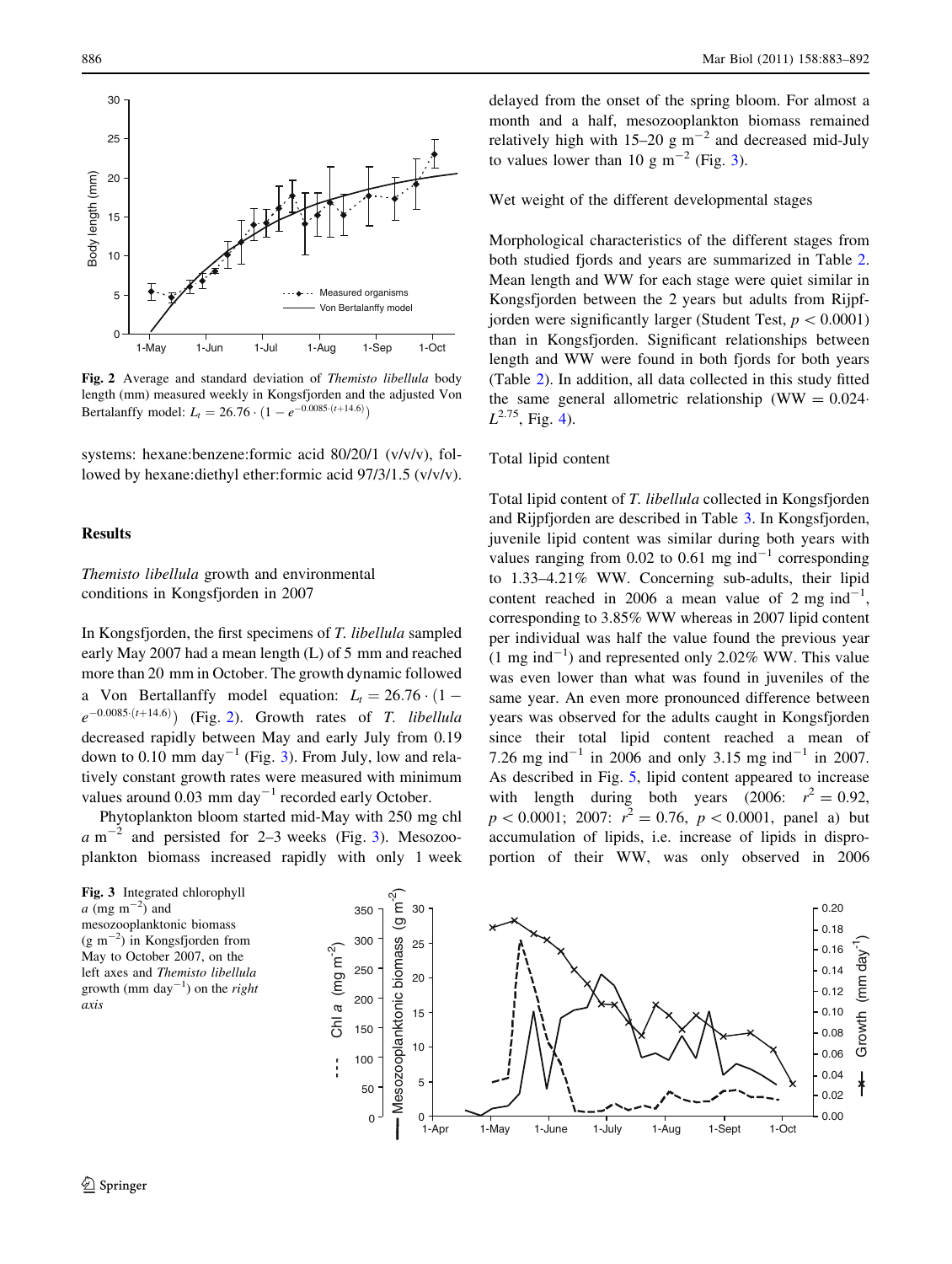|                   | $\boldsymbol{n}$ | Length $(mm)$  | $WW \pm SD$ (mg ind <sup>-1</sup> ) | Min–Max WW (mg ind <sup>-1</sup> ) | Allometric relationships     |
|-------------------|------------------|----------------|-------------------------------------|------------------------------------|------------------------------|
| Kongsfjorden 2006 |                  |                |                                     |                                    |                              |
| Juveniles         | 164              | $9.0 \pm 1.5$  | $10.5 \pm 4.4$                      | $2 - 24$                           | $Log WW = 2.85 Log L - 1.72$ |
| Sub-adults        | 81               | $15.6 \pm 1.7$ | $48.4 \pm 16$                       | $22.6 - 93.1$                      | $r = 0.99$                   |
| Adults            | 24               | $22.1 \pm 1.9$ | $140.7 \pm 45.5$                    | 94.5-247.9                         |                              |
| Kongsfjorden 2007 |                  |                |                                     |                                    |                              |
| Juveniles         | 145              | $9.4 \pm 2.2$  | $13.2 \pm 6.6$                      | $0.7 - 26.9$                       | Log WW = 2.67 Log $L-1.53$   |
| Sub-adults        | 142              | $14.9 \pm 1.7$ | $41.2 \pm 17.4$                     | $23.1 - 137.0$                     | $r = 0.98$                   |
| Adults            | 16               | $21.6 \pm 2.1$ | $130.7 \pm 52.6$                    | $73.7 - 223.6$                     |                              |
| Rijpfjorden 2006  |                  |                |                                     |                                    |                              |
| Adults            | 17               | $27.7 \pm 4.1$ | $246.0 \pm 119.6$                   | 123.6–518.8                        | Log WW = $3.26$ Log $L-2.35$ |
|                   |                  |                |                                     |                                    | $r = 0.96$                   |
| Rijpfjorden 2007  |                  |                |                                     |                                    |                              |
| Adults            | 14               | $30.1 \pm 6.8$ | $347.4 \pm 217.6$                   | 113.1-684.4                        | Log WW = $3.08$ Log $L-2.08$ |
|                   |                  |                |                                     |                                    | $r = 0.99$                   |

<span id="page-4-0"></span>Table 2 Allometric characteristics of *Themisto libellula* caught in Kongsfjorden and Rijpfjorden in 2006 and 2007

n sample size, individual length (mm), WW average wet weight (mg  $\pm$  standard deviation) and allometric relationships between length (L) and WW. Allometric relationships were always highly significant with  $p \lt 0.0001$ 

 $(r^2 = 0.46, p < 0.001,$  panel b). In comparison, adults caught in Rijpfjorden reached the highest lipid content recorded in our study with 29.74 and 42.93 mg ind<sup>-1</sup> in 2006 and 2007 respectively, which represented approximately 10–11% WW.

#### Lipid composition

Percentages of each lipid classes are described in Table [4.](#page-6-0) The 3 major lipid classes were phospholipids (PL), triacylglycerols (TAG) and wax esters (WE). Proportion of PL was about 40–49% TL for juveniles in 2006 and 2007. This percentage decreased with length down to 17.3% TL in 2006 in Kongsfjorden and was about 10% TL for the adults from Rijpfjorden. On the other hand, it stayed the major lipid class for sub-adults (44% TL) and adults (38% TL) caught in Kongsfjorden in 2007. The quantity of PL per individual increased exponentially with length (2006:  $r = 0.91$ ,  $p < 0.0001$  and 2007:  $r = 0.83$ ,  $p < 0.0001$ , Fig. [6](#page-6-0)) without any significant difference between the 2 years ( $p < 0.0001$ ). Hence the organisms caught in 2006 and 2007 in Kongsfjorden might mostly differ by their quantity of neutral lipid (WE and/or TAG) accumulated.

WE proportion of juveniles in 2006 reached 25.6% TL whereas much lower levels were found in 2007 accounted for only 8.4% TL. However during both years, WE proportion increased along T. libellula growth. In 2006, high percentages of WE were found in sub-adults (41.5  $\pm$  7.3%) TL) and adults (48.5  $5 \pm 8.4\%$  TL) compared to juveniles, whereas in 2007, only half of these values were measured. Relatively high levels of WE were also found in large



Fig. 4 Allometric relationship between wet weight (mg) and length (mm) of Themisto libellula collected in Kongsfjorden and Rijpfjorden, in 2006 and 2007 (the general allometric relationship is the following:  $WW = 0.024 \cdot L^{2.75}$ , allometric relationships for each fjords and years are detailed in Table 2)

adults from Rijpfjorden (34.0  $\pm$  10.1% TL and 40.2  $\pm$ 8.3% TL in 2006 and 2007, respectively).

Concerning TAG, proportions in Kongsfjorden were relatively constant with level about 20% TL in 2006 and 2007, whatever the stage considered. The highest percentages of TAG were recorded in adults from Rijpfjorden with  $43.6 \pm 11.2\%$  TL and  $35.5 \pm 9.1\%$  TL in 2006 and 2007, respectively.

Hydrocarbon (HC), free fatty acids (FFA), sterols (ST) and diglycerides (DG) were present in low amount. ST and DG were relatively constant with ca. 5–7% and 2–5% TL on average, respectively. Globally FFA never exceeded 1%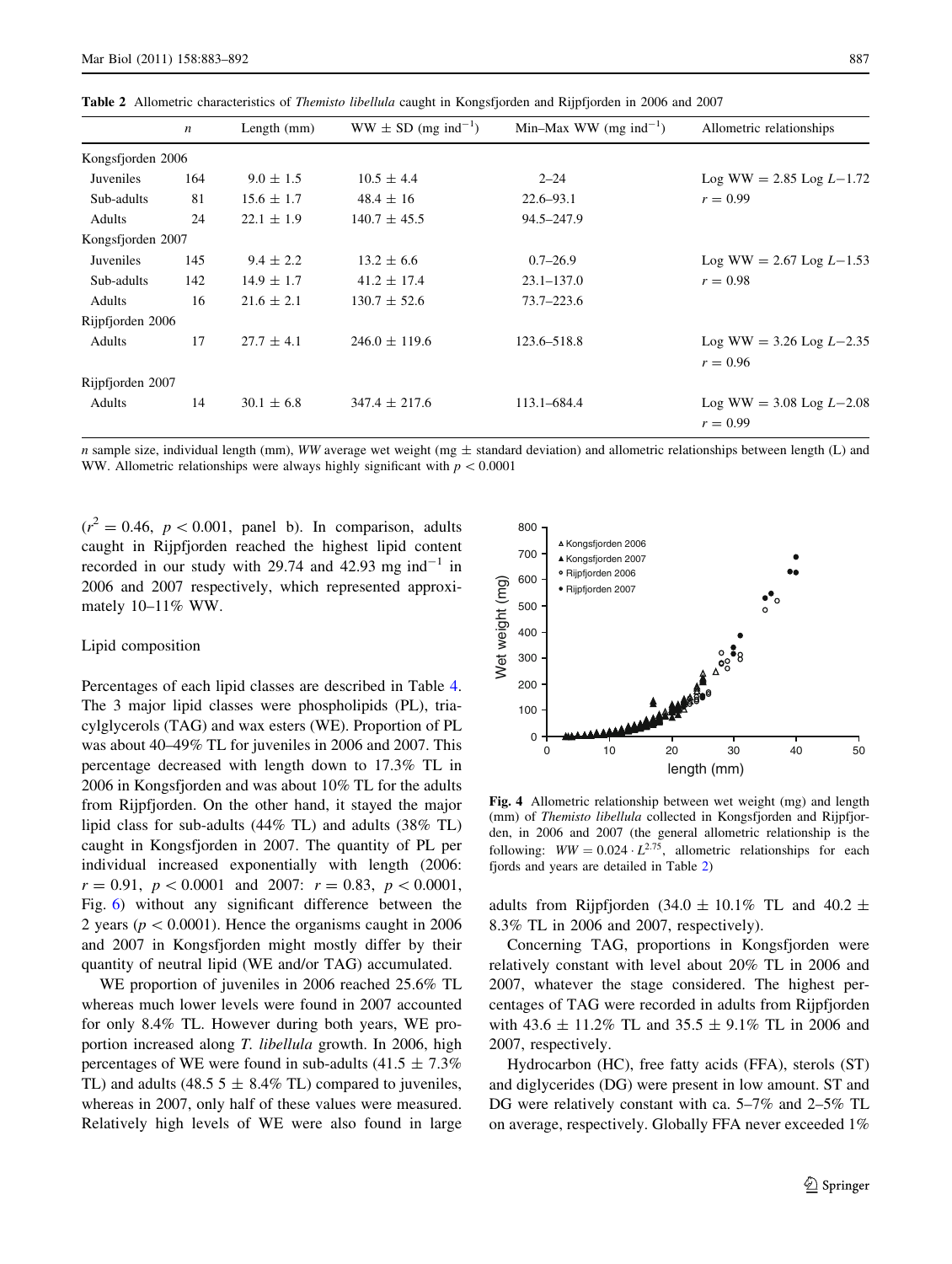|                   | $\boldsymbol{n}$ | TL (mg ind <sup>-1</sup> ) | Min-Max TL<br>$(mg \text{ ind}^{-1})$ | Allometric relationships                     | $TL \pm SD$<br>$(\%$ WW) | Min-Max TL<br>$(\%$ WW) |
|-------------------|------------------|----------------------------|---------------------------------------|----------------------------------------------|--------------------------|-------------------------|
| Kongsfjorden 2006 |                  |                            |                                       |                                              |                          |                         |
| Juveniles         | 18               | $0.29 \pm 0.14$            | $0.11 - 0.61$                         | $Log TL = 3.64 Log L-4.09$                   | $2.70 \pm 0.68$          | $1.91 - 4.21$           |
| Sub-adults        | 34               | $2.00 \pm 0.97$            | $0.86 - 4.94$                         | $r = 0.98$                                   | $3.85 \pm 0.84$          | $2.65 - 6.01$           |
| Adults            | 24               | $7.26 \pm 3.11$            | $3.18 - 14.24$                        |                                              | $5.58 \pm 3.17$          | $2.68 - 14.13$          |
| Kongsfjorden 2007 |                  |                            |                                       |                                              |                          |                         |
| Juveniles         | 36               | $0.21 \pm 0.16$            | $0.02 - 0.60$                         | Log $TL = 2.52$ Log $L-3.04$                 | $2.32 \pm 0.58$          | $1.33 - 3.73$           |
| Sub-adults        | 49               | $1.00 \pm 0.65$            | $0.27 - 3.29$                         | $r = 0.96$                                   | $2.02 \pm 0.76$          | $0.71 - 4.62$           |
| Adults            | 14               | $3.15 \pm 3.08$            | $1.22 - 12.80$                        |                                              | $2.38 \pm 1.27$          | $1.19 - 6.13$           |
| Rijpfjorden 2006  |                  |                            |                                       |                                              |                          |                         |
| Adults            | 17               | $29.74 \pm 25.44$          | 5.82-87.21                            | Log $TL = 5.91$ Log $L-7.17$<br>$r = 0.86$   | $10.69 \pm 4.78$         | 4.39-21.06              |
| Rijpfjorden 2007  |                  |                            |                                       |                                              |                          |                         |
| Adults            | 14               | $42.93 \pm 30.47$          | 7.76-98.11                            | Log $TL = 3.66$ Log $L - 3.88$<br>$r = 0.97$ | $11.75 \pm 2.49$         | $6.38 - 15.67$          |
| All together      | 206              |                            |                                       | $Log TL = 3.58 Log L-4.07$<br>$r = 0.94$     |                          |                         |

<span id="page-5-0"></span>Table 3 Total lipid content of Themisto libellula caught in Kongsfjorden and Rijpfjorden in 2006 and 2007

n number of samples, TL total lipid content (mg ind<sup>-1</sup> and in % WW) and allometric relationships between length (L) and TL. Allometric relationships were always highly significant with  $p < 0.0001$ 

10

2006

 $\Delta$ 



Fig. 5 Total lipid content (TL) of Themisto libellula as a function of length, from Kongsfjorden in 2006 (white triangle and solid line) and  $2007$  (black triangle and dashed line). On the left panel (a), TL is expressed per individual (mg ind<sup>-1</sup>) and on the *right* panel (**b**), TL is expressed in percentage of wet weight (% WW). Data fitted the

TL or were absent except in Kongsfjorden in 2007 where they reached 3% TL. Unusual lipids, as free fatty alcohols and diacylglycerol ethers (DAGE) were observed during analyses but their contributions were too low to be quantified.

# **Discussion**

### Growth and total lipid

During the seasonal survey of 2007, the first juveniles of 5 mm length appeared early May in Kongsfjorden and then



following equations: **a** TL<sub>2006</sub> = -0.20 + 0.17 10<sup>-3</sup> L<sup>3.41</sup>,  $r^2 = 0.92$ ,  $p < 0.0001$ ; TL<sub>2007</sub> =  $0.17 + 4.25$   $10^{-6}$   $L^4$ . <sup>35</sup>,  $r^2 = 0.76$ ,  $p < 0.0001$ ; **b** TL<sub>2006</sub> = 3.044 + 3.84 10<sup>-7</sup> L<sup>4. 99</sup>,  $r^2 = 0.46$ ,  $p<0.001$ ; no significant relationship was found in 2007 between TL expressed in % WW and length

grew up to 20–25 mm in October, as it has also been reported in earlier studies (Percy [1993b;](#page-9-0) Koszteyn et al. [1995](#page-8-0); Dalpadado [2002;](#page-8-0) Dale et al. [2006\)](#page-8-0). According to a Van Bertalanffy model, juvenile stages (5–13 mm) caught in May and June had the highest growth rates of 0.19–0.10 mm day<sup>-1</sup> as Percy  $(1993b)$  $(1993b)$  measured it in Frobisher Bay. Considering our results and those from Basedow et al. ([2004\)](#page-8-0) about the maintenance of zooplankton in the inner part of the fjord, we could safely consider that a single cohort of T. libellula was present in Kongsfjorden in 2007. In addition, extending our dataset using a minimal growth rate of  $0.05$  mm day<sup>-1</sup> in wintertime as suggested by Percy [\(1993b\)](#page-9-0), the second year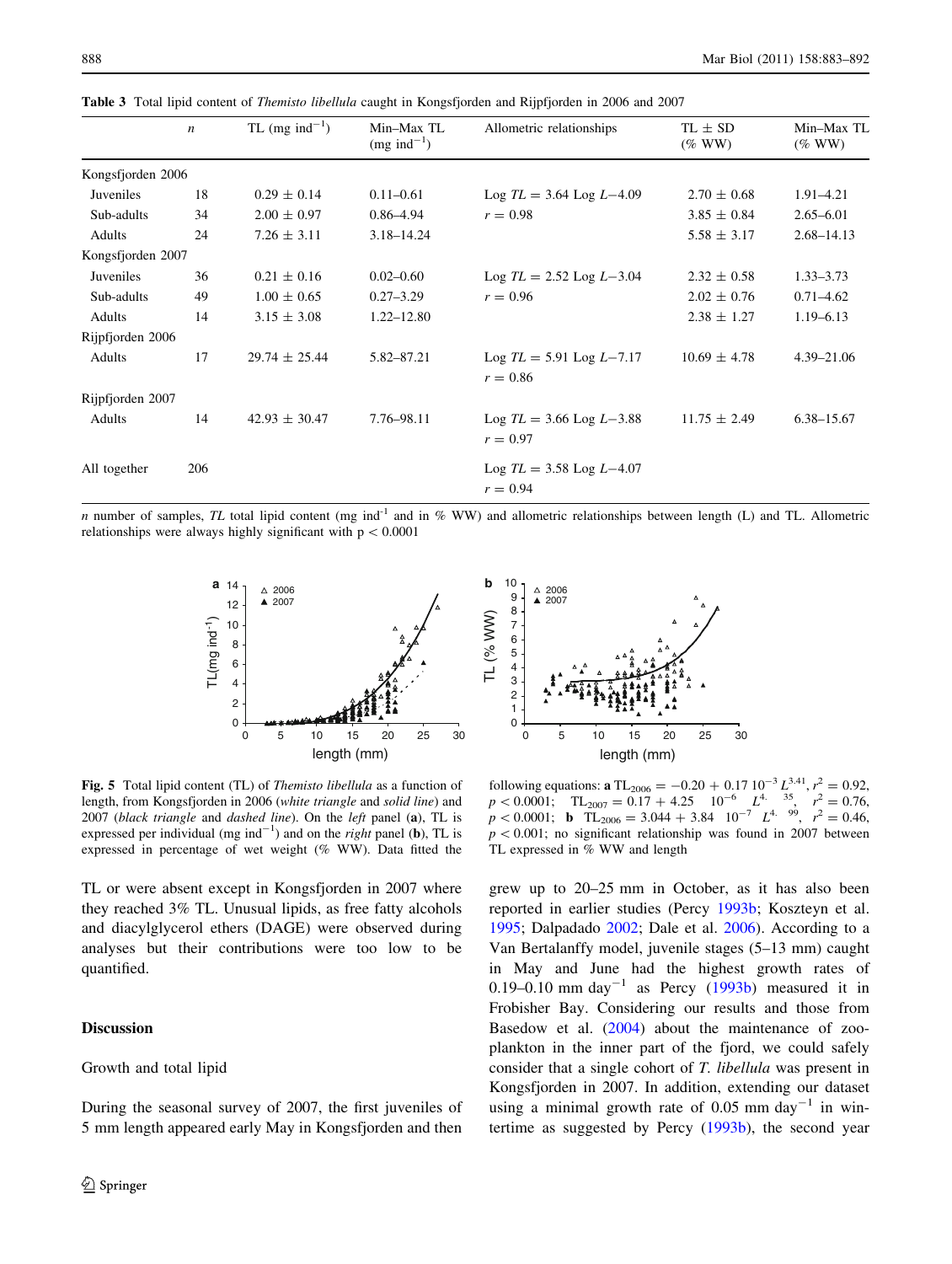<span id="page-6-0"></span>**Table 4** Lipid class composition (% TL  $\pm$  SD) of *Themisto libellula* caught in Kongsfjorden and in Rijpfjorden in 2006 and 2007

|                   | $\boldsymbol{n}$ | HC.           | WE              | FFA           | <b>TAG</b>      | <b>ST</b>     | DG            | PL              |
|-------------------|------------------|---------------|-----------------|---------------|-----------------|---------------|---------------|-----------------|
| Kongsfjorden 2006 |                  |               |                 |               |                 |               |               |                 |
| Juveniles         | 18               | $0.8 \pm 2.3$ | $25.6 \pm 12.3$ | $2.1 \pm 4.1$ | $17.6 \pm 4.7$  | $7.4 \pm 1.0$ | $4.8 \pm 1.4$ | $41.8 \pm 8.4$  |
| Sub-adults        | 34               | nd            | $41.5 \pm 7.3$  | nd            | $22.0 \pm 5.7$  | $7.1 \pm 2.1$ | $2.8 \pm 2.1$ | $26.8 \pm 5.2$  |
| Adults            | 24               | nd            | $48.5 \pm 8.4$  | nd            | $25.2 \pm 7.0$  | $5.6 \pm 1.1$ | $3.4 \pm 2.0$ | $17.3 \pm 4.9$  |
| Kongsfjorden 2007 |                  |               |                 |               |                 |               |               |                 |
| Juveniles         | 36               | $4.9 \pm 2.9$ | $8.4 \pm 5.1$   | $3.7 \pm 1.7$ | $24.6 \pm 10.6$ | $6.1 \pm 0.8$ | $2.9 \pm 1.0$ | $49.3 \pm 8.4$  |
| Sub-adults        | 49               | $4.2 \pm 1.3$ | $20.0 \pm 10.9$ | $3.0 \pm 1.9$ | $19.8 \pm 9.7$  | $6.1 \pm 1.3$ | $2.4 \pm 1.0$ | $44.5 \pm 11.1$ |
| Adults            | 14               | $3.9 \pm 1.2$ | $24.4 \pm 9.8$  | $3.4 \pm 1.5$ | $21.4 \pm 15.2$ | $5.5 \pm 0.6$ | $2.9 \pm 1.7$ | $38.4 \pm 17.1$ |
| Rijpfjorden 2006  |                  |               |                 |               |                 |               |               |                 |
| Adults            | 17               | $3.9 \pm 0.5$ | $34.0 \pm 10.1$ | $0.2 \pm 0.8$ | $43.6 \pm 11.2$ | $4.9 \pm 1.4$ | $3.2 \pm 1.0$ | $10.2 \pm 3.5$  |
| Rijpfjorden 2007  |                  |               |                 |               |                 |               |               |                 |
| Adults            | 14               | $3.9 \pm 1.1$ | $40.2 \pm 8.3$  | $0.3 \pm 1.1$ | $35.5 \pm 9.1$  | $6.1 \pm 1.3$ | $4.2 \pm 1.2$ | $10.0 \pm 2.5$  |

n number of samples, HC hydrocarbon, WE wax esters, FFA free fatty acid, TAG triacylglycerols, ST sterols, DG diglycerides, PL polar lipids, nd not detected

generation should reach about 30 mm in April of the next year which agrees with size class found in April 2002 in Kongsfjorden by Dale et al. [\(2006](#page-8-0)). Thus although we did not catch adult females in spring inside the fjord, we might consider that hatching of T. libellula could have occurred inside Kongsfjorden, just before the sampling started and that the fjord could be considered as a nursery for this species as already suggested for another species Themisto gaudichaudii (Labat et al. [2005](#page-8-0)).

Juveniles had a relatively low and similar total lipid content during both years (2.7 and 2.3% WW in 2006 and 2007 respectively) and their main lipid class was PL, like Scott et al. [\(1999](#page-9-0)) recorded. Considering that PL are the main constituent of membranes and that juveniles had high growth rates, it seems that as other early developmental stages of zooplankton, most of their energy was invested in somatic growth and not to build up lipid storage (Falk-Petersen et al. [1981](#page-8-0); Kattner and Krause [1987](#page-8-0); Kattner et al. [1994;](#page-8-0) Hagen et al. [2001\)](#page-8-0). It can also be noticed that their lipid content did not decrease in the course of the study suggesting that growth was mainly sustained by dietary input and not by internal reserves. Moreover their low lipid level suggested a limited starvation capacity which implied a continuous food intake. Data from gut content analyses and fatty acid trophic markers (Noyon [2009\)](#page-9-0) revealed that early juveniles fed on both phytoplankton and zooplankton. Consequently the timing of the release of the first free swimming specimens, just before the onset of the spring bloom, should be seen as an advantage enabling juveniles to take profit, first, of the phytoplankton bloom and then of the mesozooplankton bloom.

From July to September only sub-adults and adults of T. libellula were present in Kongsfjorden. During this



**Fig. 6** Themisto libellula phospholipids (PL) in mg ind<sup>-1</sup> as a function of length from Kongsfjorden 2006 (solid line) and 2007 (dashed line). Data fitted the following equations:<br>PL<sub>2006</sub> = 0.07 + 3.79 10<sup>-5</sup> L<sup>3.33</sup>,  $r^2$  = 0.91. n < 0.0001:  $PL_{2006} = 0.07 + 3.79$  $r^2 = 0.91$ ,  $p < 0.0001$ ;  $PL_{2007} = 0.01 + 0.24 \, 10^{-3} \, L^{2.69}, r^2 = 0.83, p < 0.0001$ 

period, their growth rates slowed down compared to juveniles while their lipid content increased. Lower growth rates for adults are very common in zooplanktonic species and are usually attributed to a shift of energy investment from growth towards lipid storage and/or sexual development (Kattner et al. [1994;](#page-8-0) Hagen et al. [2001\)](#page-8-0). Interestingly, we showed that adults and sub-adults significantly accumulated lipids in 2006 whereas no accumulation was detectable in 2007. Two hypotheses might explain this difference. Water temperature in Kongsfjorden was exceptionally warm in 2007 compared to 2006, most probably due to an increase of Atlantic influence (Ledang et al. personal communication). Increasing sea water temperature induces an increase of the metabolism and thus of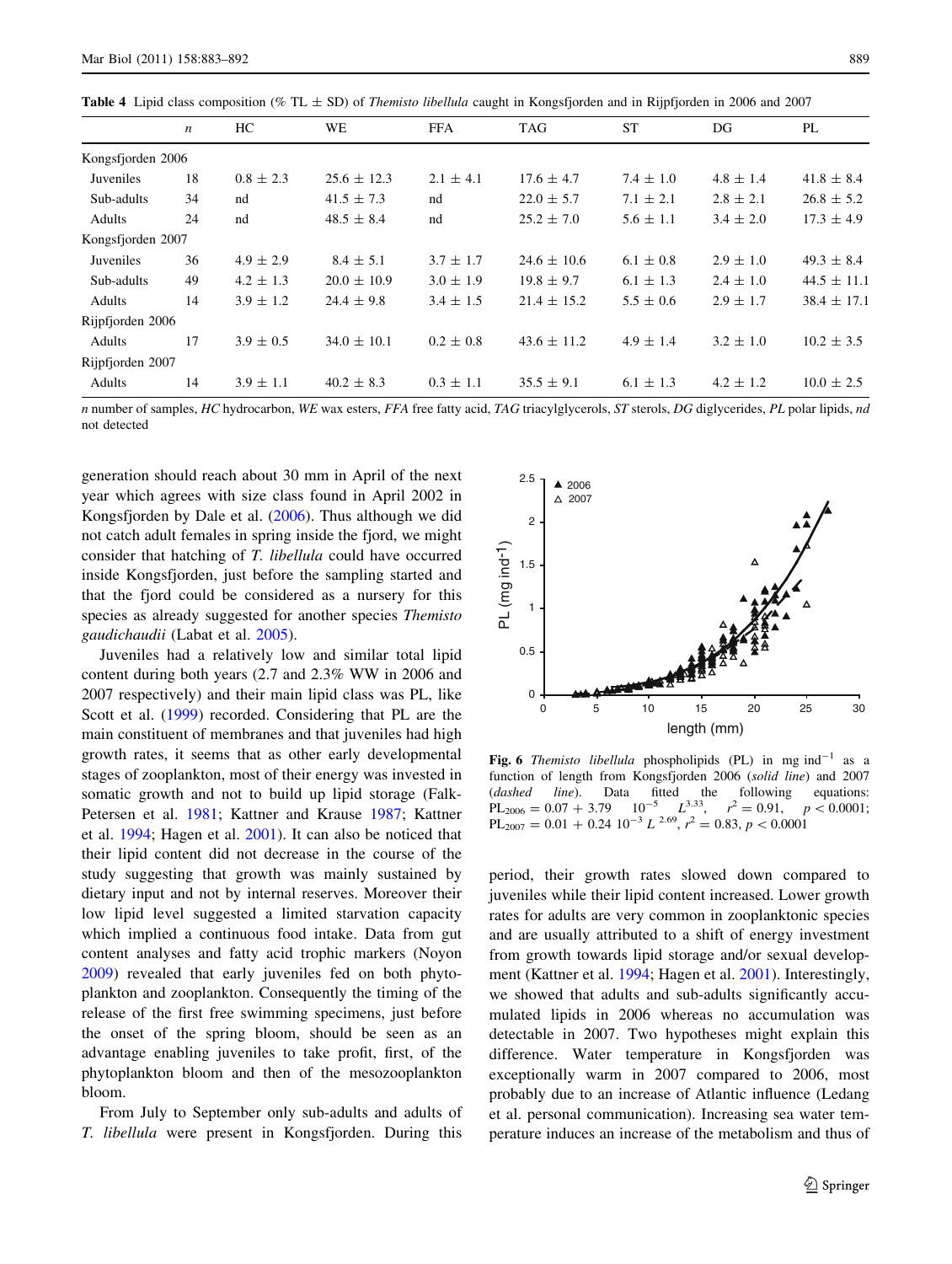the energy expenditure. Hence in Kongsfjorden in 2007, most of the energy input could have been used by T. libellula to sustain a higher basal metabolism rather than to accumulate lipids. The other hypothesis is an indirect effect of the Atlantic inflow. Atlantic water advections bring in Kongsfjorden Atlantic species inducing a modification of the available preys for T. libellula (Basedow et al. [2004;](#page-8-0) Willis et al. [2006](#page-9-0); Willis et al. [2008\)](#page-9-0). As Atlantic species are less lipid rich than typical Arctic species, these advection events might lead to a decrease in lipid fluxes towards higher trophic levels (Stempniewicz et al. [2007](#page-9-0); Kattner and Hagen [2008\)](#page-8-0). The difference of lipid content between the two preferred preys of T. libellula, Calanus glacialis and C. finmarchicus (Noyon et al. [2009](#page-9-0)), can illustrate this hypothesis. Indeed lipid content of C. glacialis, the most Arctic species among those two, is about  $0.05$  mg ind<sup>-1</sup> for the copepodite stage C4 and up to  $0.45$  mg ind<sup>-1</sup> for adult females whereas lipids in *C. finmarchicus* represent only 0.02 mg ind<sup>-1</sup> for copepodite stage C4 and  $0.08$  mg ind<sup>-1</sup> for adult females (Scott et al. [2000\)](#page-9-0).

Large adults caught in Rijpfjorden revealed higher proportion of total lipid compared to the adults caught in Kongsfjorden at the same period of the year. Difference between the two fjords was most probably link to the age of the population. In Rijpfjorden, organism length ranged from 22 to 40 mm. As discussed previously adults might reach 30 mm at the end of their first winter which suggests that in Rijpfjorden most of the organisms were in their second year generation whereas only first year generation individuals were found in Kongsfjorden. Thus adults might continue accumulating lipids during the second productive season of their life cycle which most probably might improve their reproduction and survival capacities.

# Lipid storage of Themisto libellula and underlying mechanisms

Lipid class composition of juveniles showed TAG levels close to 20% TL during both years whereas WE accounted for 25% TL in 2006 and only 8% in 2007. For juveniles, intermediate levels were found by Scott et al. ([1999\)](#page-9-0) with 10.5% of TAG and 17.7% of WE. But they also recorded high quantity of FFA (10–15% TL) which indicates lipid degradation and hence make the comparison between these studies difficult. For large adults, Auel et al. ([2002\)](#page-8-0) described WE as the major lipid class with 42.6% TL while we observed for organisms of the same length in Rijpfjorden, lower proportion in 2006 (34% TL) and similar proportion in 2007 (40.2% TL). In addition, TAG proportions were slightly higher in our study (43.6 and 35.5% TL in 2006 and 2007 respectively) than in Auel et al. ([2002\)](#page-8-0) study (29.8% TL). Relatively high level of FFA was also measured in their samples making the comparison delicate. However these studies showed that T. libellula is able to store both lipid classes in different proportions, depending most probably on developmental stages considered and their environmental conditions. This contrasts with the Antarctic congener species Themisto gaudichaudii which accumulated TAG in large extent (more than 60% TL) and only low level or traces of WE (5.6% TL, Mayzaud et al. [\(1998](#page-9-0)) and  $\lt 1\%$  TL, Nelson et al. [\(2001](#page-9-0)) and Phleger et al. ([1998\)](#page-9-0)).

In Kongsfjorden, the first year organisms stored an intermediate and almost constant pool of fatty acids as TAG throughout the studied period (never more than 25% TL) while the TAG level of second year adults caught in Rijpfjorden, accounted for more than 40% TL. TAG are usually accumulated by organisms which are able to feed throughout the year and are thus considered as a short term lipid storage to fuel energetic demand during short period of low food availability (e.g. Meganyctiphanes norvegica, Falk-Petersen et al. [1981;](#page-8-0) Apherusa glacialis, Scott et al. [1999](#page-9-0); Euphausia superba, Hagen et al. [2001;](#page-8-0) Themisto gaudichaudii, Nelson et al. [2001\)](#page-9-0). Although no data exist on the winter feeding behaviour of T. libellula, it is most likely that they should be able to find food the whole year confirming the role of TAG to face up short starvation periods. Results from starvation experiments suggested also that despite a high potential to survive without food (about 168 days), T. libellula would have to feed during winter to fuel their energetic needs (Percy [1993a\)](#page-9-0).

Proportions of WE, the other dominant lipid class of T. libellula, increased along growth during both years in Kongsfjorden. In 2006, WE level of adults exceeded TAG level and were even accumulated (i.e. in disproportion of their weight) whereas in the particular year 2007, adults had similar levels of WE and TAG. WE is considered as a long term storage lipid and according to Lee et al. [\(2006](#page-8-0)), WE would be more energetically valuable than TAG as they are more carefully regulated. It is generally accepted that carnivorous and omnivorous species accumulate less WE than do herbivorous species because there are less dependent on punctual blooms as they should be able to find food the whole year (Falk-Petersen et al. [1999](#page-8-0); Lee et al. [2006](#page-8-0)). The studies on calanoid copepods revealed also that formation of WE may be in part a mechanism to remove end product inhibition of de novo fatty acid synthetase, enables thus a rapid lipogenesis despite a continuous input of dietary fatty acids as in bloom conditions (Sargent and Henderson [1986](#page-9-0)). Although the reason why and how T. libellula accumulated more WE during its first year generation are still unknown, it is noteworthy that other non-herbivorous species as Thysanoessa macrura or T. inermis (Falk-Petersen [1981](#page-8-0); Hagen and Kattner [1998\)](#page-8-0) stored also WE in relatively high level. The underlying hypothesis is that WE are partly involved in reproduction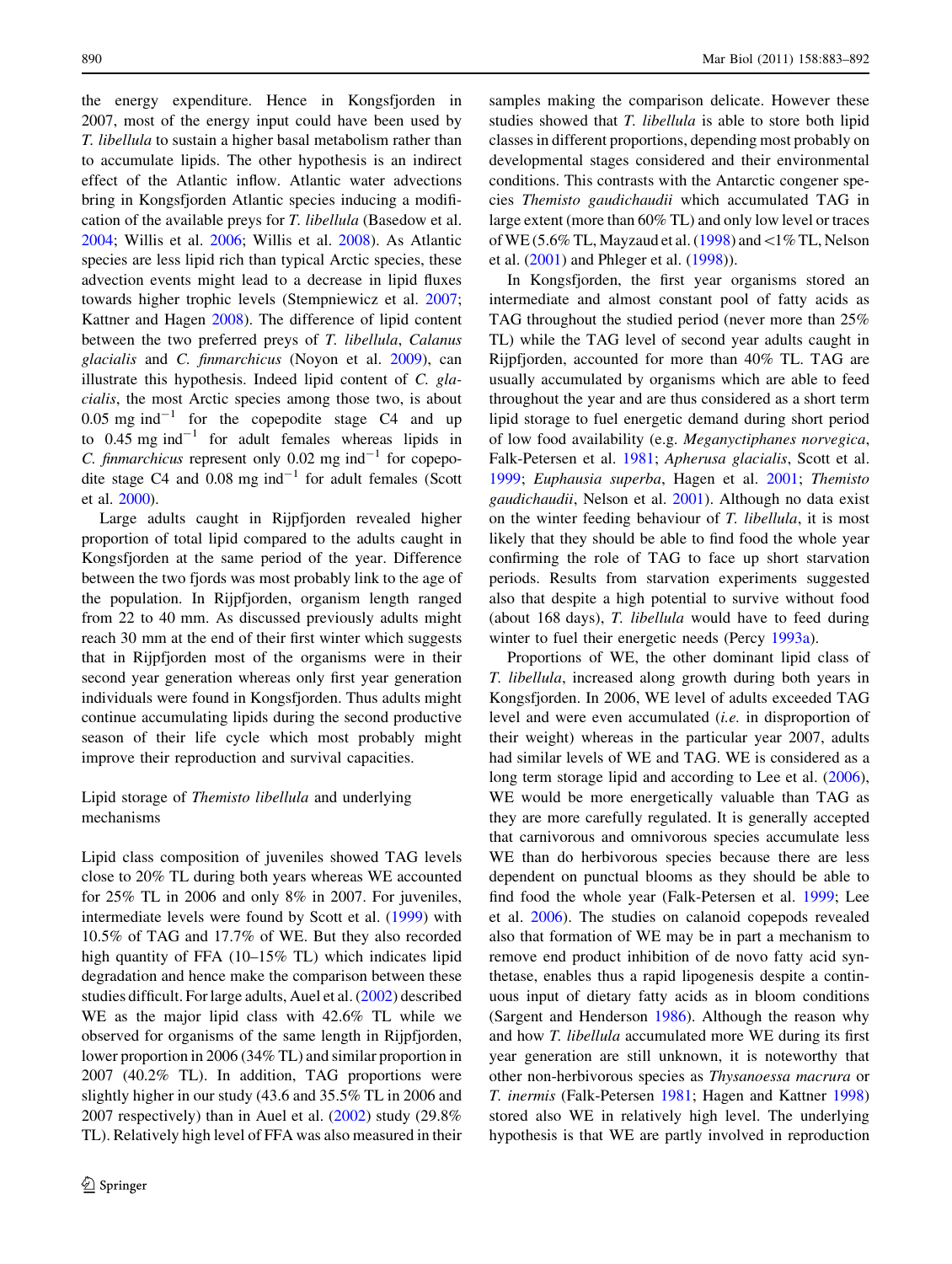<span id="page-8-0"></span>processes as this one occurred in winter when the food availability is limited. Hence these species, including T. libellula, need internal reserves which could be WE to fuel reproduction. Winter data are definitively needed to conclude on the role of each lipid classes however it seems that both TAG and WE play a role in T. libellula life strategy, in various extent depending on their physiological needs and environmental conditions.

Acknowledgments Thanks to Stig Falk-Peterson and Haakon Hop who allowed me to join cruises, the crew of the R/V Jan Mayen, R/V Lance and Kings Bay for sampling. Marc Boutoute for his help on lipid analyzes. We are also grateful to the referee for their helpful comments on the manuscript. This work is a contribution to two projects: Praceal project 455 funded by the French Polar Institute Paul Emile Victor (IPEV) and MariClim project 165112/S30 funded by the Research Council of Norway.

Open Access This article is distributed under the terms of the Creative Commons Attribution Noncommercial License which permits any noncommercial use, distribution, and reproduction in any medium, provided the original author(s) and source are credited.

#### References

- Ackman RG (1981) Application of flame ionization detectors to thin layer chromatography on coated quartz rods. Methods Enzym 72:205–252
- Auel H, Harjes M, da Rocha R, Stübing D, Hagen W (2002) Lipid biomarkers indicate different ecological niches and trophic relationships of the Arctic hyperiid amphipods Themisto abyssorum and T. libellula. Polar Biol 25:374–383
- Basedow SL, Eiane K, Tverberg V, Spindler M (2004) Advection of zooplankton in an Arctic fjord (Kongsfjorden, Svalbard). Estuar Coast Shelf Sci 60:113–124
- Bligh EG, Dyer WJ (1959) A rapid method of total lipid extraction and purification. Can J Biochem Physiol 37:911–917
- Bowman TE (1960) The pelagic amphipod genus Parathemisto (Hyperiidea: Hyperiidae) in the North Pacific and adjacent Arctic Ocean. Proc U.S. Natl Mus 112:343–392
- Dale K, Falk-Petersen S, Hop H, Fevolden SE (2006) Population dynamics and body composition of the Arctic hyperiid amphipod Themisto libellula in Svalbard fjords. Polar Biol 29:1063–1070
- Dalpadado P (2002) Inter-specific variations in distribution, abundance and possible life-cycle patterns of Themisto spp. (Amphipoda) in the Barents Sea. Polar Biol 25:656–666
- Dalpadado P, Bogstad B (2004) Diet of juvenile cod (age 0–2) in the Barents Sea in relation to food availability and cod growth. Polar Biol 27:140–154
- Dalpadado P, Borkner N, Bogstad B, Mehl S (2001) Distribution of Themisto spp. (Amphipoda) in the Barents Sea and predator-prey interactions. ICES J Mar Sci 58:876–895
- Dalpadado P, Yamaguchi A, Ellertsen B, Johannessen S (2008) Trophic interactions of macro-zooplankton (krill and amphipods) in the Marginal Ice Zone of the Barents Sea. Deep Sea Res Part II 55:2266–2274
- Dunbar MJ (1946) On Themisto libellula in Baffin Island Coastal waters. J Fish Res Board Can 6:419–434
- Dunbar MJ (1957) The determinants of production in the northern seas: a study of the biology of Themisto libellula (Mandt). Can J Zool 35:797–819
- Falk-Petersen S (1981) Ecological investigations on the zooplankton community in Balsfjorden, northern Norway: seasonal changes in body weight and the main biochemical composition of Thysanoessa inermis (Krøyer), T. raschii (M. Sars), and Meganictyphanes norvegica (M. Sars) in relation to environmental factors. J Exp Mar Biol Ecol 49:103–120
- Falk-Petersen S, Gatten RR, Sargent JR, Hopkins CCE (1981) Ecological investigations on the zooplankton community in Balsfjorden, northern Norway: seasonal changes in the lipid class composition of Meganyctiphanes norvegica (M. Sars), Thysanoessa raschii (M. Sars), and T. inermis (Krøyer). J Exp Mar Biol Ecol 54:209–224
- Falk-Petersen S, Hopkins CCE, Sargent JR (1990) Trophic relationships in the pelagic Arctic food web. In: Barnes M, Gibson RN (eds) Trophic relationships in the marine environment. Proceedings of the 24th European Marine Biology Symposium. Aberdeen University Press, Aberdeen, pp 315–333
- Falk-Petersen S, Sargent JR, Lønne OJ, Timofeev S (1999) Functional biodiversity of lipids in Antarctic zooplankton: Calanoides acustus, Calanus propinquus, Thysanoessa macrura and Euphausia crystallorophias. Polar Biol 21:37–47
- Falk-Petersen S, Haug T, Nilssen KT, Wold A, Dahl TM (2004) Lipids and trophic linkages in harp seal (Phoca groenlandica) from the eastern Barents Sea. Polar Res 23:43–50
- Falk-Petersen S, Pavlov V, Timofeev S, Sargent JR (2007) Climate variability and possible effects on Arctic food chains: the role of Calanus. In: Ørbæk JB, Kallenborn R, Tombre I, Hegseth EN, Falk-Petersen S, Hoel AH (eds) Arctic Alpine ecosystems and people in a changing environment. Springer Verlag, Berlin, pp 147–166
- Hagen W, Kattner G (1998) Lipid metabolism of Antarctic euphausiid Thysanoessa macrura and its ecological implications. Limnol Oceanogr 43:1894–1901
- Hagen W, Kattner G, Terbrüggen A, Van Vleet ES (2001) Lipid metabolism of the Antarctic krill Euphausia superba and its ecological implications. Marine Biol 139:95–104
- Haug T, Nilssen KT, Lindblom L (2004) Feeding habits of harp and hooded seals in drift ice waters along the east coast of Greenland in summer and winter. Polar Res 23:35–42
- Hop H, Welch HE, Crawford RE (1997) Population structure and feeding ecology of Arctic cod (Boreogadus saida) in the Canadian High Arctic. In: Reynolds J (ed) Fish ecology in Arctic North America. American Fisheries Society Symposium 19. American Fisheries Society, Bethesda, pp 66–80
- Kattner G, Hagen W (2008) Lipids in marine copepods: latitudinal characteristics and perspecive to global warming. In: Arts MT, Brett M, Kainz M (eds) Lipids in aquatic ecosystems (in press)
- Kattner G, Krause M (1987) Changes in lipids during the development of Calanus finmarchicus s.l. from copepodid I to adult. Mar Biol 96:511–518
- Kattner G, Graeve M, Hagen W (1994) Ontogenetic and seasonal changes in lipid and fatty acid/alcohol compositions of the dominant Antarctic copepods Calanus propinquus, Calanoides acutus and Rhincalanus gigas. Mar Biol 118:637–644
- Koszteyn J, Timofeev S, Weslawski JM, Malinga B (1995) Size structure of Themisto abyssorum (Boeck) and Themisto libellula (Mandt) populations in European Arctic seas. Polar Biol 15:85–92
- Labat J-P, Mayzaud P, Sabini S (2005) Population dynamics of Themisto gaudichaudii in Kerguelen Islands waters, Southern Indian Ocean. Polar Biol 28:776–783
- Lee RF, Hagen W, Kattner G (2006) Lipid storage in marine zooplankton. Mar Ecol Prog Ser 307:273–306
- Lønne OJ, Gabrielsen GW (1992) Summer diet of seabirds feeding in sea-ice-covered waters near Svalbard. Polar Biol 12:685–692